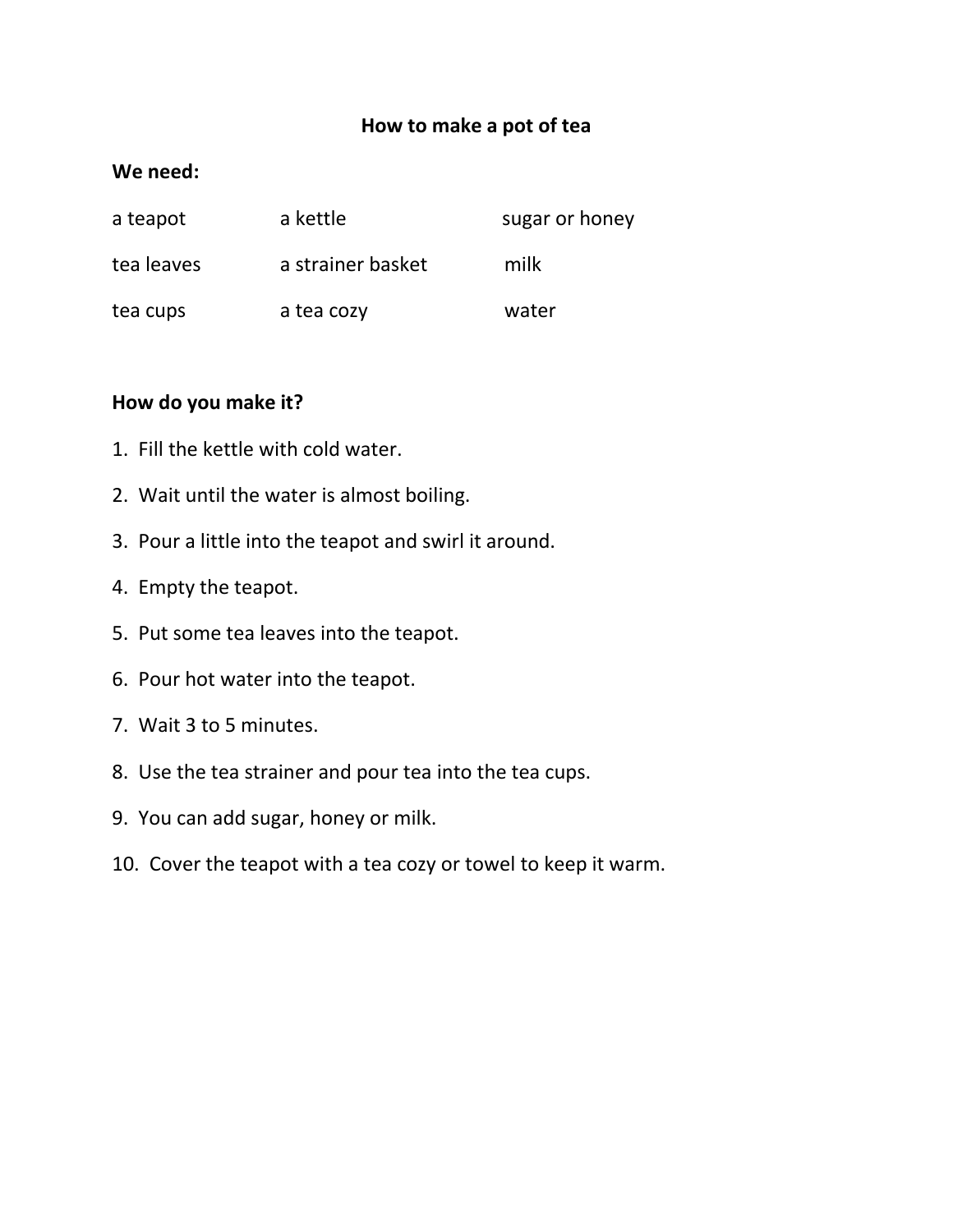# **How to make a cup of tea**

## **We need:**

# **Check ( ) when you hear:**

| a teapot   | a kettle | sugar or honey    |
|------------|----------|-------------------|
| tea leaves | milk     | a strainer basket |
| tea cups   | water    |                   |

## **What do you do?**

## **Listen and write the number.**

| or milk.                                                   |
|------------------------------------------------------------|
| Pour a little into the teapot                              |
| Empty the teapot.                                          |
| Fill the kettle with cold water.                           |
| Cover the teapot with a tea cozy or towel to keep it warm. |
| Put some tea leaves into the teapot.                       |
| You can add sugar,                                         |
| Use the tea strainer and pour tea into the tea cups.       |
| honey                                                      |
| and swirl it around.                                       |
| Wait until the water is almost boiling.                    |
| Pour hot water into the teapot and wait 3 to 5 minutes.    |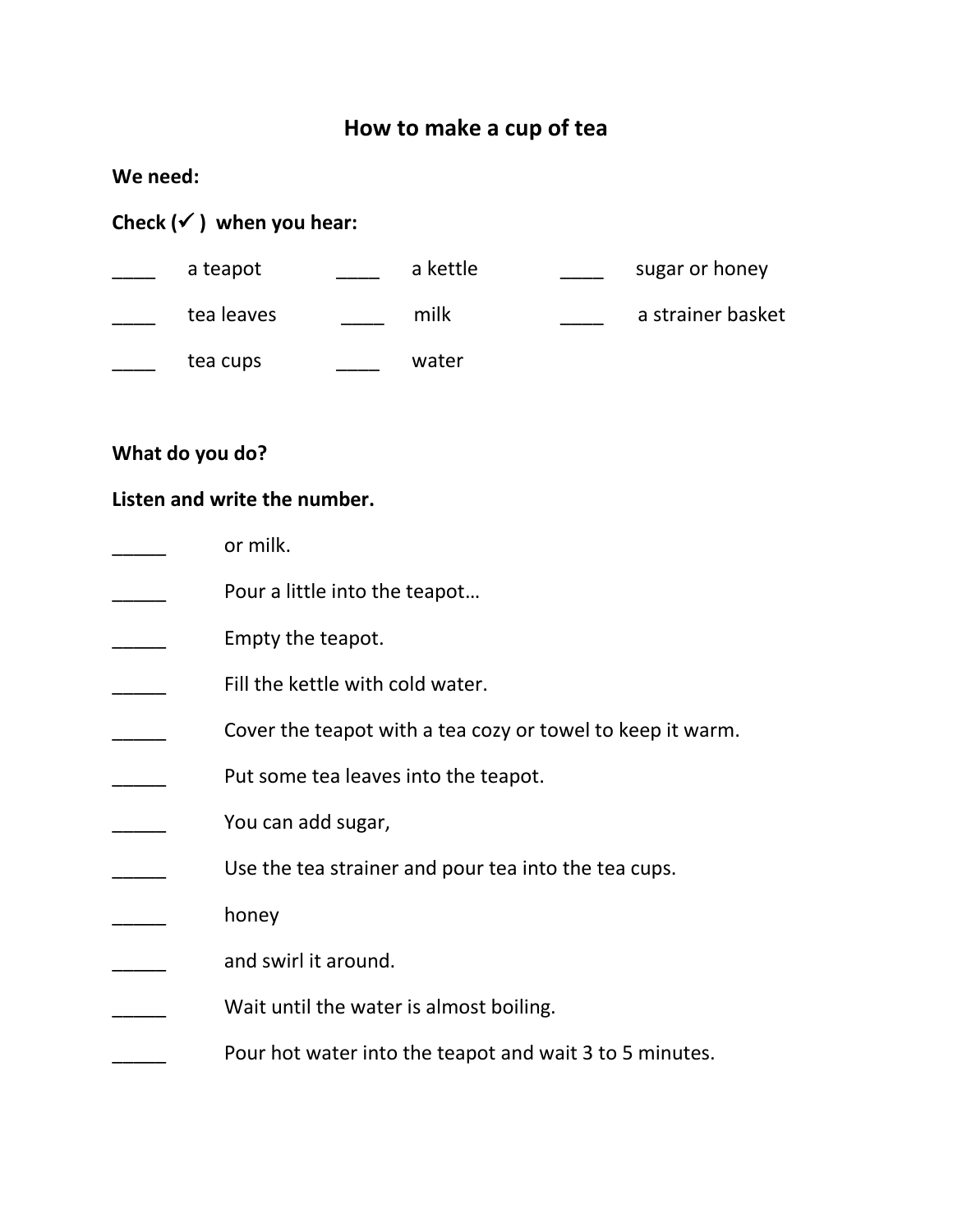#### **VOCABULARY**



 **A TEAPOT**



**TEA LEAVES**



 **A TEA CUP**